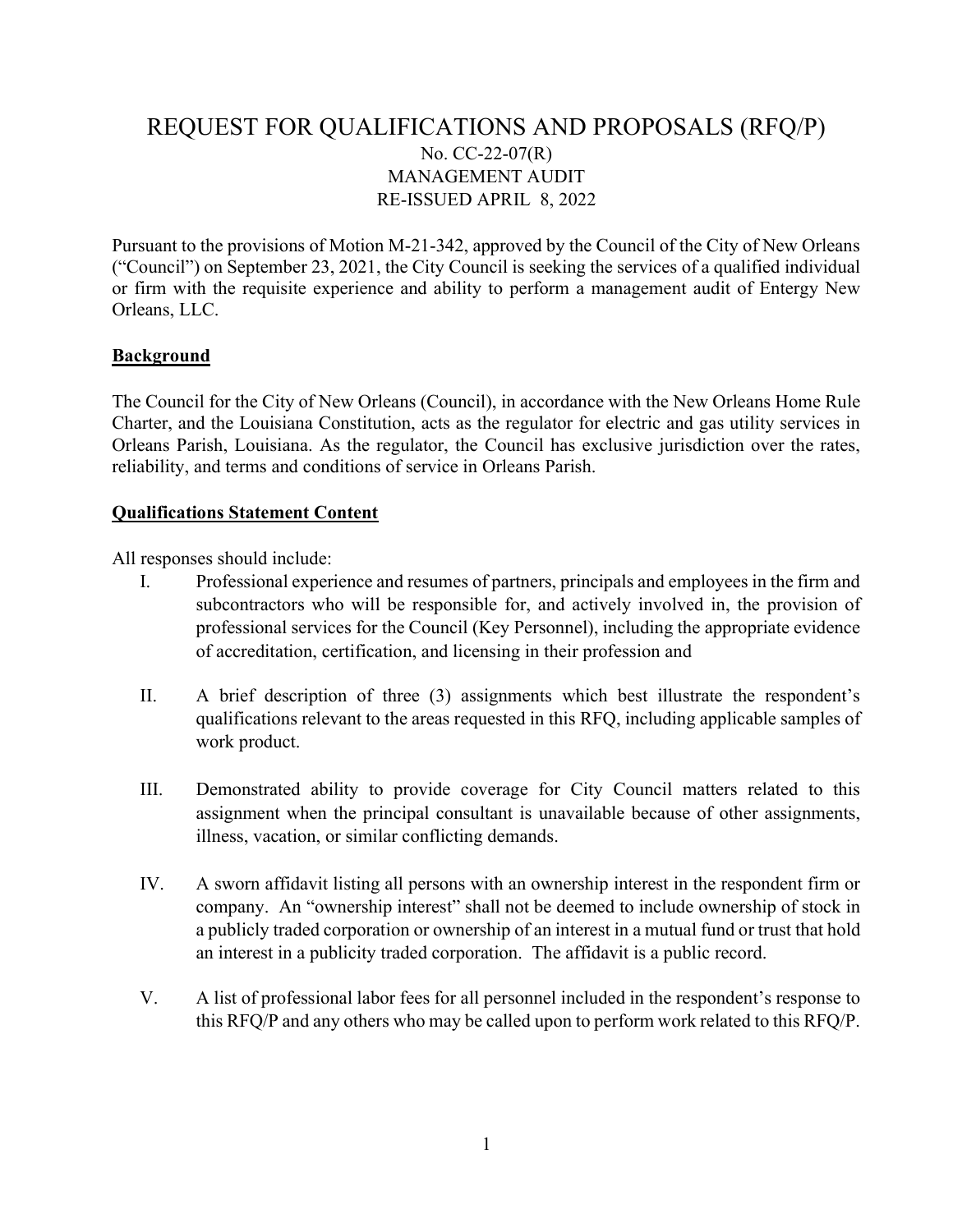- VI. Compliance with the Council's 35 percent DBE utilization goal applicable to City Council professional service contracts, as more fully set forth in Section 70-461 of the New Orleans City Code.
- VII. Potential Conflict of Interest. All respondents providing a response to the RFQ shall provide a clear and unambiguous indication of any potential or real conflicts of interest it or any of its sub-contractors may have with respect to performing the work outlined in this RFQ on behalf of the Council, including but not limited to: work performed in the last five years on behalf of (i) the Council, (ii) the City of New Orleans, or (iii) Entergy Corporation or any Entergy affiliate and/or operating company. For any such work performed, the respondent shall indicate the scope of the engagement, the time frame, the amount of compensation received and why the respondent deems such work to be or not be in conflict with the execution of the proposed scope of work. The Council shall be the sole arbiter as to any conflicts of interest and shall make the final determination as to whether any potential or real conflict of interest exists.

# **Scope of Service**

If selected, the respondent will be expected to conduct a management audit of Entergy New Orleans, LLC and to draft a report which evaluates and provides recommendations as necessary on the following:

- a) Leadership and staffing roles, responsibilities, and requirements,
- b) Organizational structure, decision-making processes, internal controls, and external relations of all kinds,
- c) Billing operations and verification method,
- d) Emergency planning and response,
- e) Salary and compensation levels, and
- f) Corporate culture and capacity to address the critical issues of climate change, a transition to a renewable energy system, advanced energy efficiency, and ensuring energy justice.

# Evaluation Criteria

Upon receipt by the due date of responses to this RFQ by qualified firms, the Council's Selection Review Committee will evaluate all responses received based upon the criteria listed herein and in Council Rule 42. Particular emphasis will be placed on the following criteria:

- I. Experience of the Key Personnel and other professional personnel in the utility regulatory field and demonstrated ability to provide cost effective services to the Council.
- II. Quality of work samples presented.
- III. Clear understanding by the applicant of work to be performed.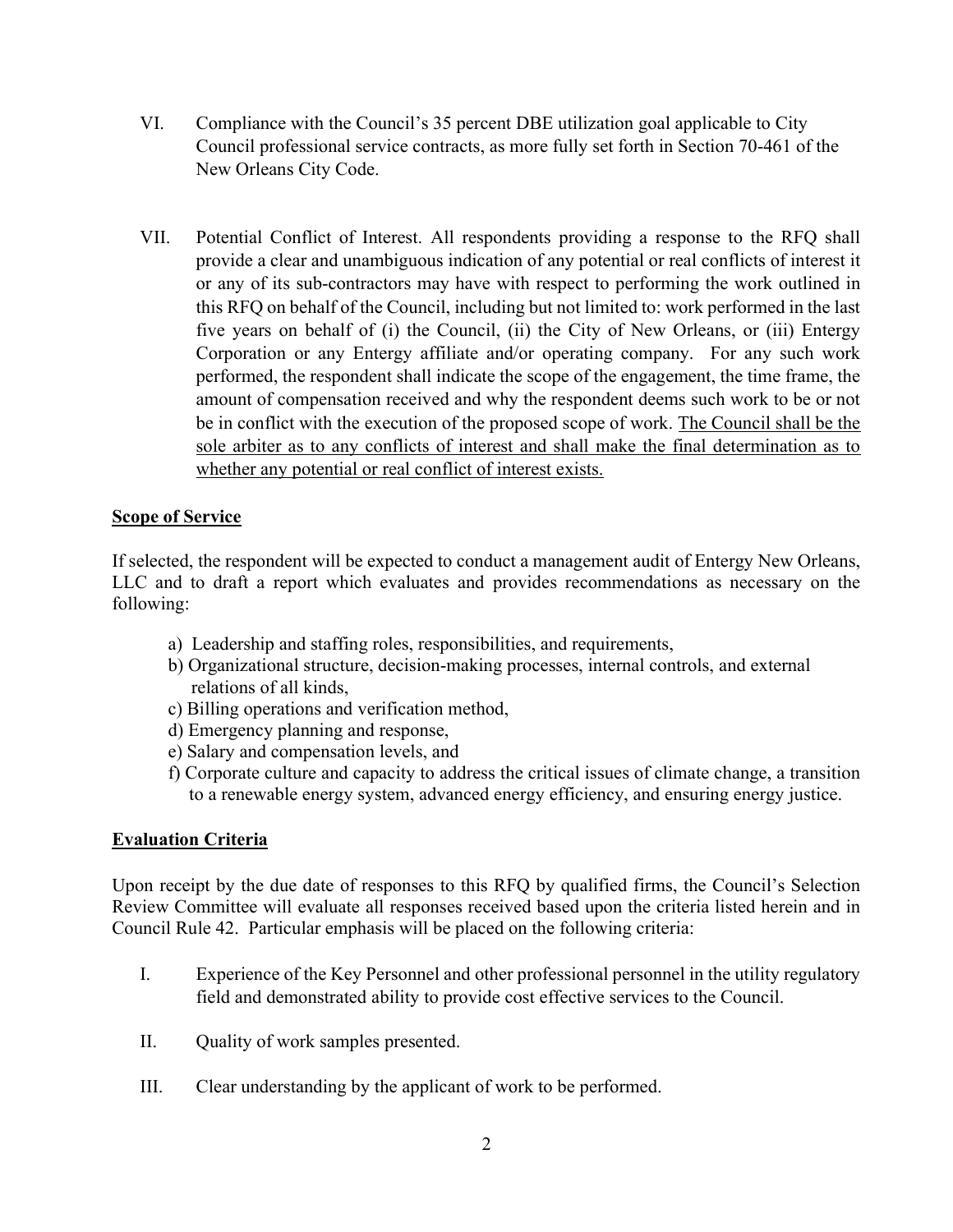- IV. Capability and experience in providing consistent, timely services, as determined by information requested from references or the Council's actual experiences.
- V. Cost based on hourly rates of consultants at various levels of expertise and experience.
- VI. Whether respondent has met, or demonstrated good-faith efforts to meet, the 35-percent DBE utilization goal applicable to City Council professional service contracts, as more fully set forth in Section 70-461 of the New Orleans City Code.
- VII. Willingness to accept a "not to exceed cost" for annual charges and to abide by the terms of the billing guidelines and protocols attached hereto.

# RFQ/P Process

Except as provided herein below, no written, electronic, or oral communications from any actual or potential respondent to this RFQ/P or anyone acting as agent or representative for such person shall be made to any Councilmember, city employee, or Council staff person from the time this RFQ/P is posted until a final decision is made by the Council ("Blackout Period") except as provided herein. All communications during the Blackout Period to and from any actual or potential respondent must be submitted by email to Erin Spears, Council Utilities Regulatory Office Chief of Staff and Counsel, at espears@nola.gov. Any such communication and the response shall be available to the public.

RFQ submissions, including samples of work products, must be submitted electronically to Erin Spears by 5:00 PM CST on Friday, May 13, 2022. All responses submitted will be public records.

A staff selection review committee will review and evaluate the submissions for responsiveness using the Evaluation Criteria.

The Inspector General shall be notified in writing prior to any meeting of a selection or negotiation committee relating to the procurement of goods or services by the city, including meetings involving third party transactions. The notice required shall be given to the Inspector General as soon as possible after a meeting has been scheduled, but in no event later than twenty-four hours prior to the scheduled meeting. The Inspector General may attend all city meetings relating to the procurement of goods or services as provided herein, and may pose questions and raise concerns consistent with the functions, authority and powers of the Inspector General. An audio recorder or court stenographer may be utilized to record all selection or negotiation committee meetings attended by the Office of the Inspector General.

# Length of Contract

All contracts are for a 12-month period. However, the Council may renew the contract for four additional 12-month periods, assuming continuing need for the services and mutual satisfaction.

# Additional Information

1. The City of New Orleans is not liable for any costs incurred prior to entering into a formal written contract. Any costs incurred in the preparation of the statement, interview, or other pre-contract activity are responsibility of the person submitting the statement.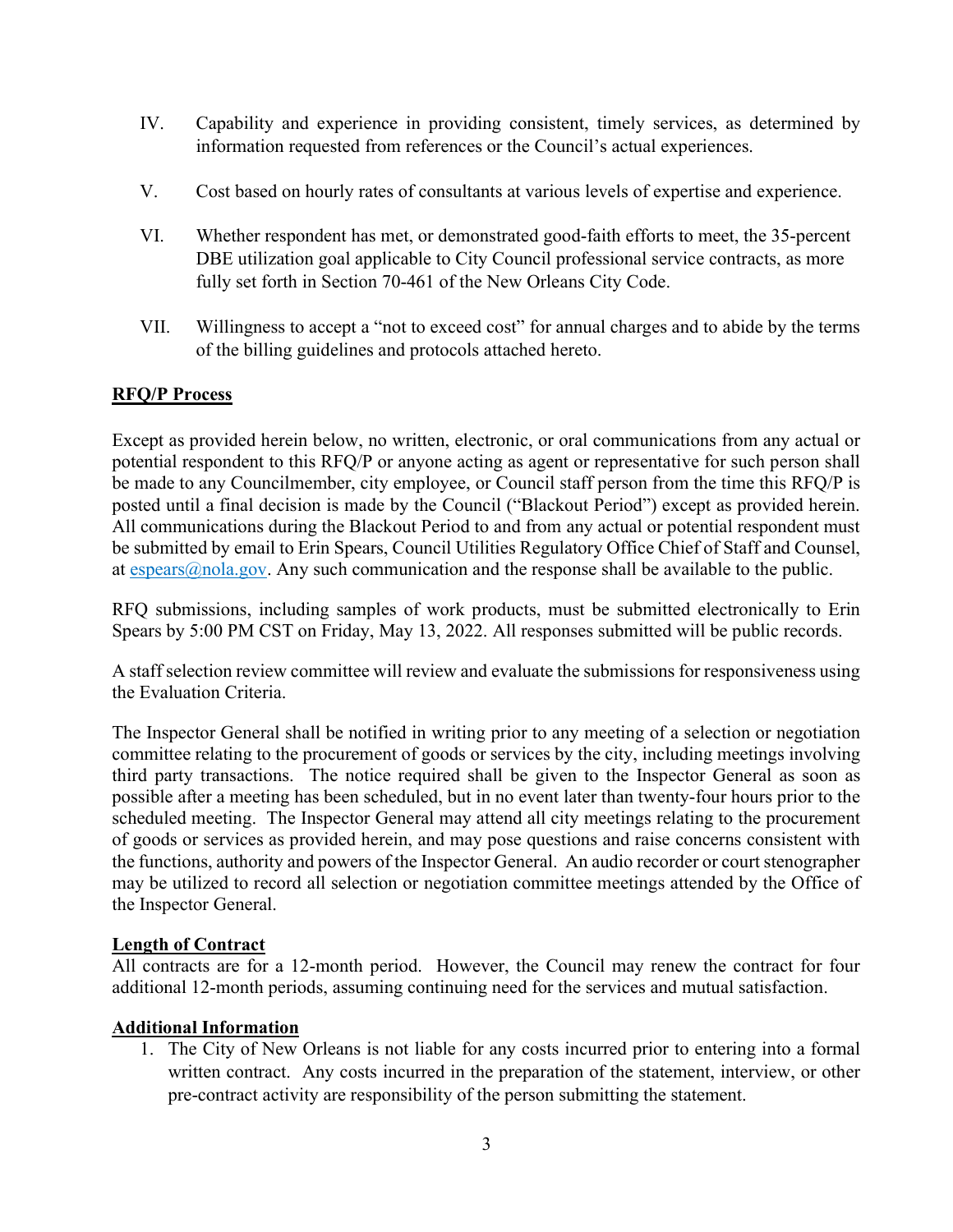- 2. All submissions become the property of the City and as such are public information.
- 3. Section 2-1120 of the Code of the City of New Orleans, relative to the Office of the Inspector General provides in part as follows:

"It is agreed that the contractor or applicant will abide by all provisions of City Code § 2- 1120, including, but not limited to, City Code § 2-1120(12), which requires the contractor to provide the Office of Inspector General with documents and information as requested. Failure to comply with such requests shall constitute a material breach of the contract. In signing this contract, the contractor agrees that it is subject to the jurisdiction of the Orleans Parish Civil District Court for purposes of challenging a subpoena." City Code Sec. 2-1120. – Office of inspector general.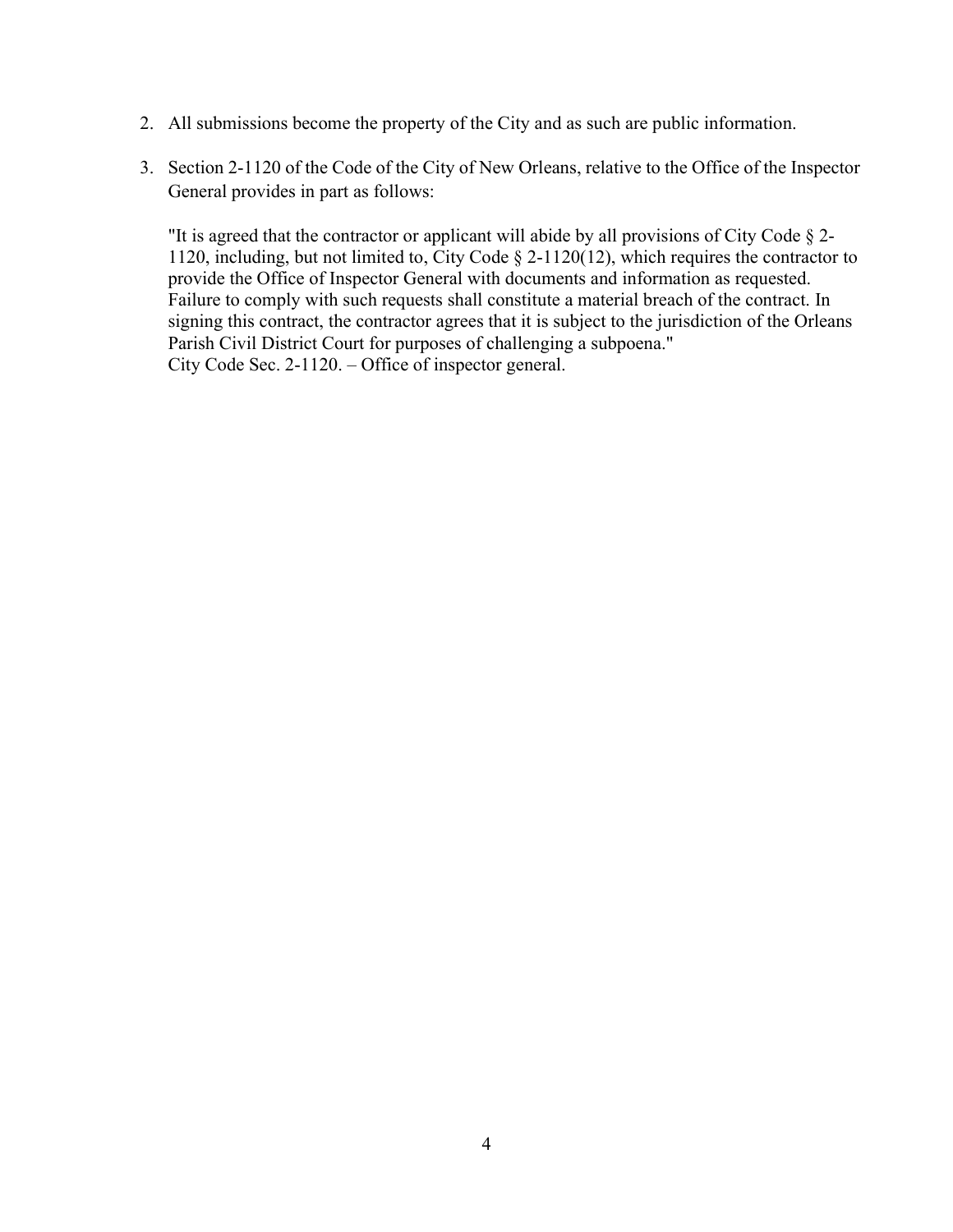### Billing Guidelines for Consultants and Advisors

#### PURPOSE

The purposes of the Billing Guidelines for Consultants and Advisors ("Billing Guidelines"), are (1) to ensure the services rendered are in compliance with the contractual terms of the services agreed upon by the Council and its consultants and advisors ("Advisors"); (2) to facilitate advanced budgeting for necessary services in effort to mitigate costs; and (3) to facilitate the administration of contracts, payment of invoices, and to protect the disclosure of privileged information and/or strategies.

### **DEFINITIONS**

Council. "Council" refers to the New Orleans City Council, individual Councilmembers, and CURO acting on their behalf.

Permitted Work. Work performed in compliance with the Billing Guidelines, which includes the following:

- (1) Reasonable monitoring and information gathering with respect to issues related to the Council's regulatory authority under Section 3-130 of the Home Rule Charter that are of interest to the Council ;
- (2) Strategic analysis, reports, and discussions;
- (3) Contacts with persons interested in issues that are related to the Council's regulatory authority under Section 3-130 of the Home Rule Charter;
- (4) Consultation, coordination, and advocacy with others to ensure that the interests of the Council are served; and in connection therewith, personal appearances and the preparation and filing of documents;
- (5) Intervention and participation in Administrative or Judicial proceedings; and in connection therewith, personal appearances and the preparation and filing of documents, pleadings, etc.;
- (6) Lobbying or monitoring activities with respect to legislation of material interest to the Council in performance of its regulatory authority under Section 3-130 of the Home Rule Charter; and in connection therewith, personal appearances and the preparation and filing of documents;
- (7) Preparation of draft legislation, resolutions, recommendations, and decisions;
- (8) Attending meetings and coordinating activities with other city agencies and other bodies;
- (9) Telephone conferences and attending meetings with, and preparing materials for, the Council.

Non-Billable Work. Work performed that cannot be billed or invoiced, which includes the following: (1) Research or review of industry literature or trade publications; (2) Attendance at professional conferences, educational seminars, or continuing legal education activities; (3) Research and review of basic substantive law at issue in the matter for which the firm was retained; (4) Administrative tasks, secretarial duties, or clerical services; (5) Invoicing tasks; (6) Staffing, educational, or new employee training; and (7) Travel time.

Sensitive/Protected Work. Work involving strategy pertaining to a current or potential administrative court proceeding, where the specific nature of the discussions, analysis, or meeting, as well as other persons involved, could jeopardize or injure the interest of the Council.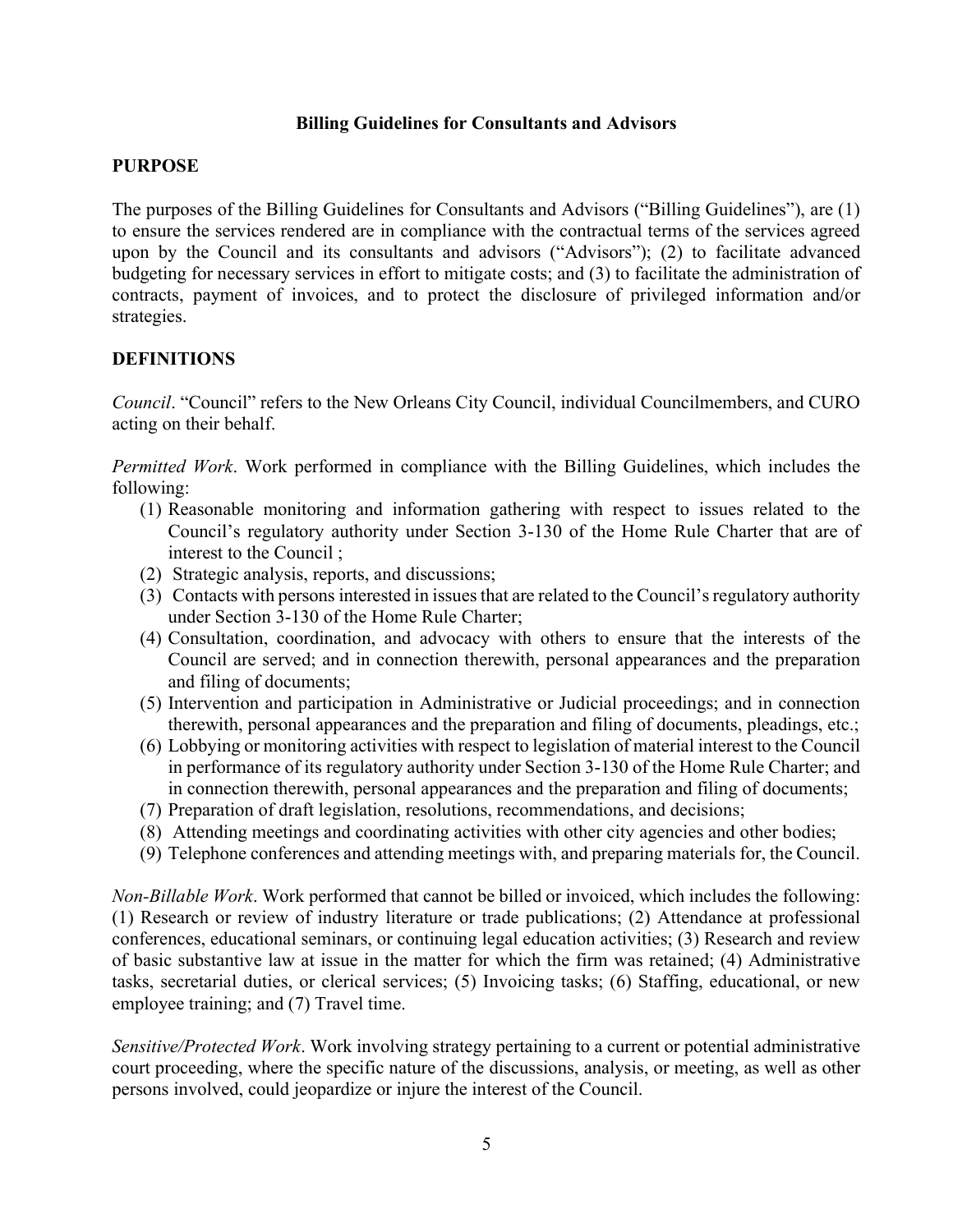Block Billing. The non-permitted combination of a number of activities or tasks under a single time entry with little or no description of individual tasks performed or time accounted for.

# PROCESS FOR INVOICE PAYMENT

- 1) Advisors, Consultants, or Council Appointed Officer(s) ("Payee") must submit all invoices to the CURO on a monthly basis by the last day of the following month in which the services were charged. For example, if the work was performed or billed in January, the invoices are due by the last day of February.
- 2) Once submitted, CURO will review the invoice(s) to ensure compliance with the Billing Guidelines as outlined below, and within 30 days, submit the invoice(s) to the Chair with recommendations for payment.
- 3) If CURO has questions or plans to recommend rejecting an invoiced item, CURO will contact the Advisor prior to submitting the invoice to the Chair. The Advisor may elect to submit a revised invoice. If CURO has questions or concerns regarding an invoice, the review period described above will toll from the time CURO contacts the Advisor until CURO's receives a response sufficient for CURO to make a recommendation to the Chair.
- 4) Upon receipt, the Chair will review the invoice and recommendations from CURO and issue a memorandum either (a) authorizing original payment authorization; or (b) authorizing a revised invoice payment;
- 5) Once CURO receives authorization from the Chair, CURO will submit payment to ENO for payment within 3 calendar days.

# BILLING REQUIREMENTS

# Advanced Budgeting:

In order to provide the Council with an understanding of anticipated budget encumbrances, within 30 days from the date the motion authorizing a contract with an Advisor, the Advisor shall submit a budget plan identifying known prospective work, team members assigned to each project, and a potential range of the percentage of the approved budget associated therewith, with a copy to CURO ("Advanced Budget"). Known prospective work includes work associated with docketed and undocketed projects such as routine regulatory matters, committee meetings, active utility dockets, litigation, MISO and the ERSC.

With new projects anticipated or approved by the Council, Advisors should submit to the Chair and CURO a proposed scope of work along with estimated charges/expenses along with the team members needed to complete the work.